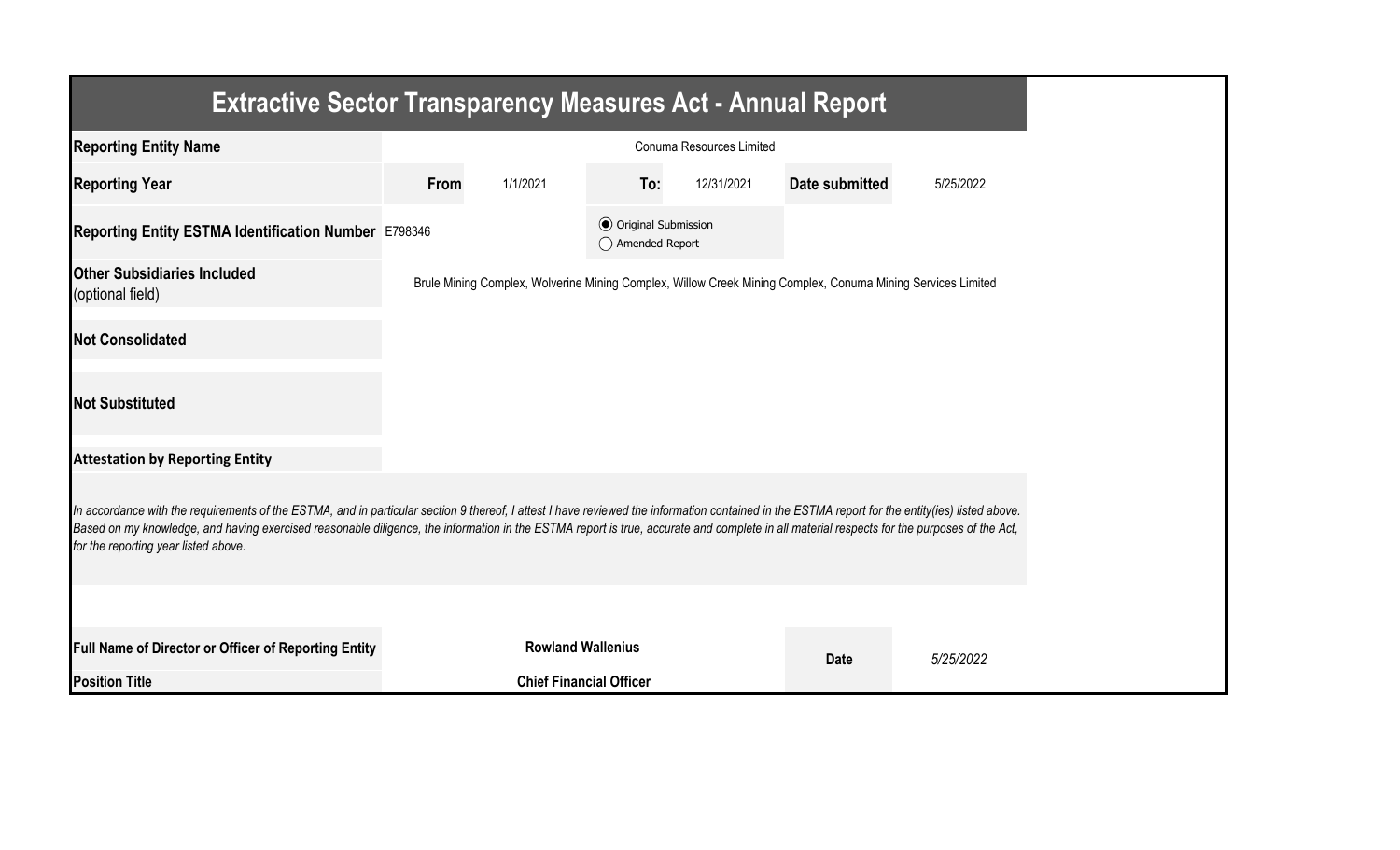| <b>Extractive Sector Transparency Measures Act - Annual Report</b> |                                                     |                                                                                 |              |                  |         |                                |                |                  |                                                  |                                      |                                                                                               |  |
|--------------------------------------------------------------------|-----------------------------------------------------|---------------------------------------------------------------------------------|--------------|------------------|---------|--------------------------------|----------------|------------------|--------------------------------------------------|--------------------------------------|-----------------------------------------------------------------------------------------------|--|
| <b>Reporting Year</b>                                              | From:                                               | 1/1/2021                                                                        | To:          | 12/31/2021       |         |                                |                |                  |                                                  |                                      |                                                                                               |  |
| <b>Reporting Entity Name</b>                                       |                                                     | Conuma Resources Limited                                                        |              |                  |         | Currency of the Report CAD     |                |                  |                                                  |                                      |                                                                                               |  |
| <b>Reporting Entity ESTMA</b>                                      | E798346                                             |                                                                                 |              |                  |         |                                |                |                  |                                                  |                                      |                                                                                               |  |
| <b>Identification Number</b>                                       |                                                     |                                                                                 |              |                  |         |                                |                |                  |                                                  |                                      |                                                                                               |  |
| <b>Subsidiary Reporting Entities (if</b>                           |                                                     |                                                                                 |              |                  |         |                                |                |                  |                                                  |                                      |                                                                                               |  |
| necessary)                                                         |                                                     |                                                                                 |              |                  |         |                                |                |                  |                                                  |                                      |                                                                                               |  |
| <b>Payments by Payee</b>                                           |                                                     |                                                                                 |              |                  |         |                                |                |                  |                                                  |                                      |                                                                                               |  |
| <b>Country</b>                                                     | Payee Name <sup>1</sup>                             | Departments, Agency,<br>etc within Payee that<br>Received Payments <sup>2</sup> | <b>Taxes</b> | <b>Royalties</b> | Fees    | <b>Production Entitlements</b> | <b>Bonuses</b> | <b>Dividends</b> | Infrastructure<br>Improvement<br><b>Payments</b> | <b>Total Amount</b><br>paid to Payee | Notes <sup>34</sup>                                                                           |  |
| Canada - British Columbia                                          | Municipality of Tumbler Ridge                       |                                                                                 | 2,408,625    |                  | 5,217   |                                |                |                  |                                                  |                                      | 2,413,841 Property Tax and Fees                                                               |  |
| Canada - British Columbia                                          | Provincial Government of<br><b>British Colombia</b> | Ministry of Finance                                                             | 1,681,390    |                  | 556,117 |                                |                |                  |                                                  |                                      | 2,237,507 Mineral titles & tenure, licenses and fees, mine<br>inspection fees, property taxes |  |
| Canada - British Columbia                                          | District of Chetwynd                                |                                                                                 | 150,878      | 290,000          | 1,145   |                                |                |                  |                                                  |                                      | 442,023 Property Tax, fees and royalties                                                      |  |
| Canada - British Columbia                                          | <b>Saulteau First Nations</b>                       |                                                                                 |              | 468,162          |         |                                |                |                  |                                                  |                                      | 468,162 Royalties                                                                             |  |
| Canada - British Columbia                                          | West Moberly First Nation                           |                                                                                 |              | 468,162          |         |                                |                |                  |                                                  |                                      | 468,162 Royalties                                                                             |  |
| Canada - British Columbia                                          | McLeod Lake Indian Band                             |                                                                                 |              | 468,162          |         |                                |                |                  |                                                  |                                      | 468,162 Royalties                                                                             |  |
| Canada - British Columbia                                          | <b>Halfway River First Nation</b>                   |                                                                                 |              | 116,045          |         |                                |                |                  |                                                  |                                      | 116,045 Royalties                                                                             |  |
|                                                                    |                                                     |                                                                                 |              |                  |         |                                |                |                  |                                                  |                                      |                                                                                               |  |
|                                                                    |                                                     |                                                                                 |              |                  |         |                                |                |                  |                                                  |                                      |                                                                                               |  |
|                                                                    |                                                     |                                                                                 |              |                  |         |                                |                |                  |                                                  |                                      |                                                                                               |  |
|                                                                    |                                                     |                                                                                 |              |                  |         |                                |                |                  |                                                  |                                      |                                                                                               |  |
|                                                                    |                                                     |                                                                                 |              |                  |         |                                |                |                  |                                                  |                                      |                                                                                               |  |
|                                                                    |                                                     |                                                                                 |              |                  |         |                                |                |                  |                                                  |                                      |                                                                                               |  |
|                                                                    |                                                     |                                                                                 |              |                  |         |                                |                |                  |                                                  |                                      |                                                                                               |  |
|                                                                    |                                                     |                                                                                 |              |                  |         |                                |                |                  |                                                  |                                      |                                                                                               |  |
| <b>Additional Notes:</b>                                           |                                                     |                                                                                 |              |                  |         |                                |                |                  |                                                  |                                      |                                                                                               |  |